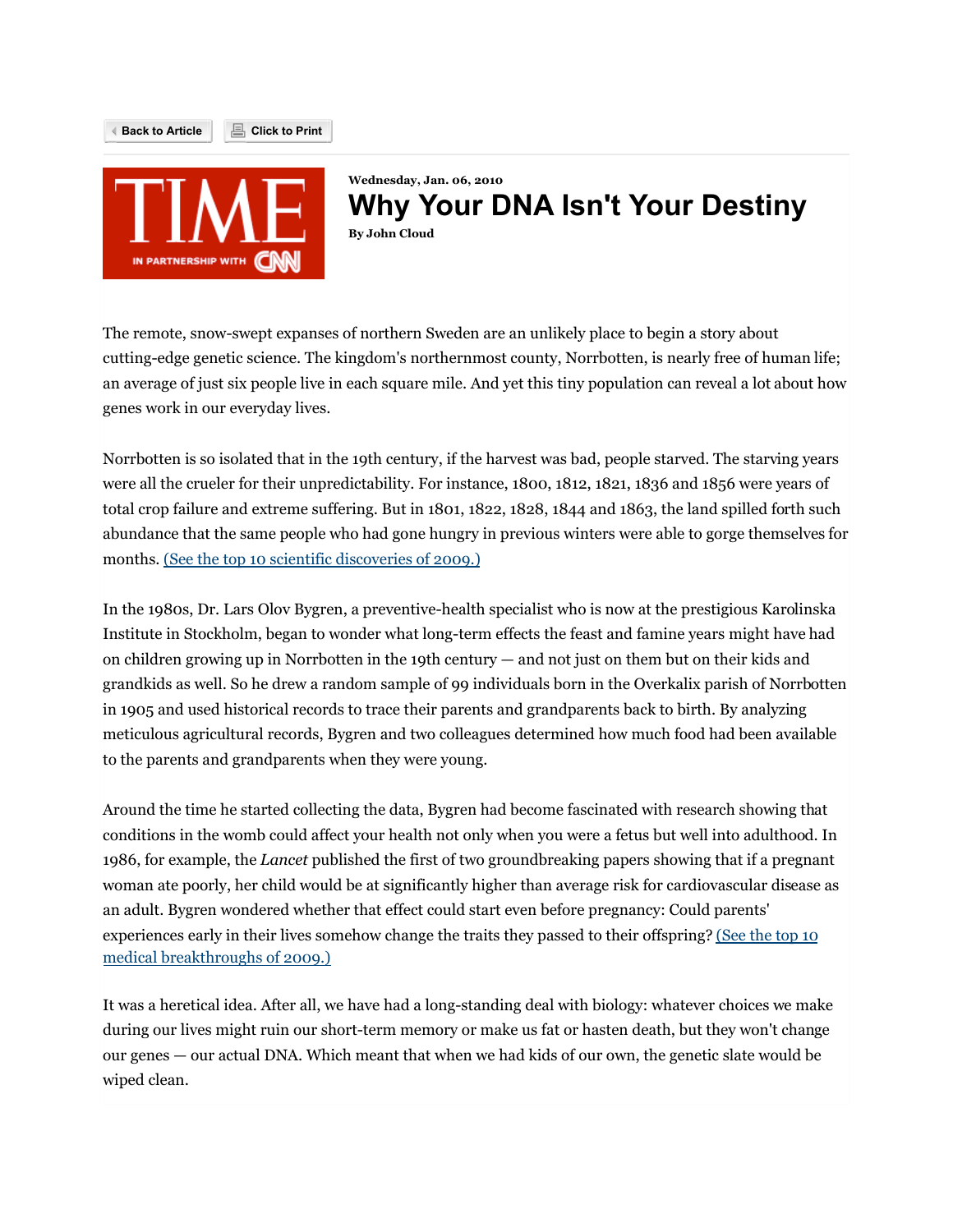What's more, any such effects of nurture (environment) on a species' nature (genes) were not supposed to happen so quickly. Charles Darwin, whose *On the Origin of Species* celebrated its 150th anniversary in November, taught us that evolutionary changes take place over many generations and through millions of years of natural selection. But Bygren and other scientists have now amassed historical evidence suggesting that powerful environmental conditions (near death from starvation, for instance) can somehow leave an imprint on the genetic material in eggs and sperm. These genetic imprints can short-circuit evolution and pass along new traits in a single generation. (See TIME's photo-essay on Charles Darwin.)

For instance, Bygren's research showed that in Overkalix, boys who enjoyed those rare overabundant winters — kids who went from normal eating to gluttony in a single season — produced sons and grandsons who lived shorter lives. Far shorter: in the first paper Bygren wrote about Norrbotten, which was published in 2001 in the Dutch journal *Acta Biotheoretica*, he showed that the grandsons of Overkalix boys who had overeaten died an average of six years earlier than the grandsons of those who had endured a poor harvest. Once Bygren and his team controlled for certain socioeconomic variations, the difference in longevity jumped to an astonishing 32 years. Later papers using different Norrbotten cohorts also found significant drops in life span and discovered that they applied along the female line as well, meaning that the daughters and granddaughters of girls who had gone from normal to gluttonous diets also lived shorter lives. To put it simply, the data suggested that a single winter of overeating as a youngster could initiate a biological chain of events that would lead one's grandchildren to die decades earlier than their peers did. How could this be possible?

## **Meet the Epigenome**

The answer lies beyond both nature and nurture. Bygren's data — along with those of many other scientists working separately over the past 20 years — have given birth to a new science called epigenetics. At its most basic, epigenetics is the study of changes in gene activity that do not involve alterations to the genetic code but still get passed down to at least one successive generation. These patterns of gene expression are governed by the cellular material — the epigenome — that sits on top of the genome, just outside it (hence the prefix *epi-*, which means above). It is these epigenetic "marks" that tell your genes to switch on or off, to speak loudly or whisper. It is through epigenetic marks that environmental factors like diet, stress and prenatal nutrition can make an imprint on genes that is passed from one generation to the next.

#### See how to prevent illness at any age.

#### See the top 10 scientific discoveries of 2008.

Epigenetics brings both good news and bad. Bad news first: there's evidence that lifestyle choices like smoking and eating too much can change the epigenetic marks atop your DNA in ways that cause the genes for obesity to express themselves too strongly and the genes for longevity to express themselves too weakly. We all know that you can truncate your own life if you smoke or overeat, but it's becoming clear that those same bad behaviors can also predispose your kids — before they are even conceived — to disease and early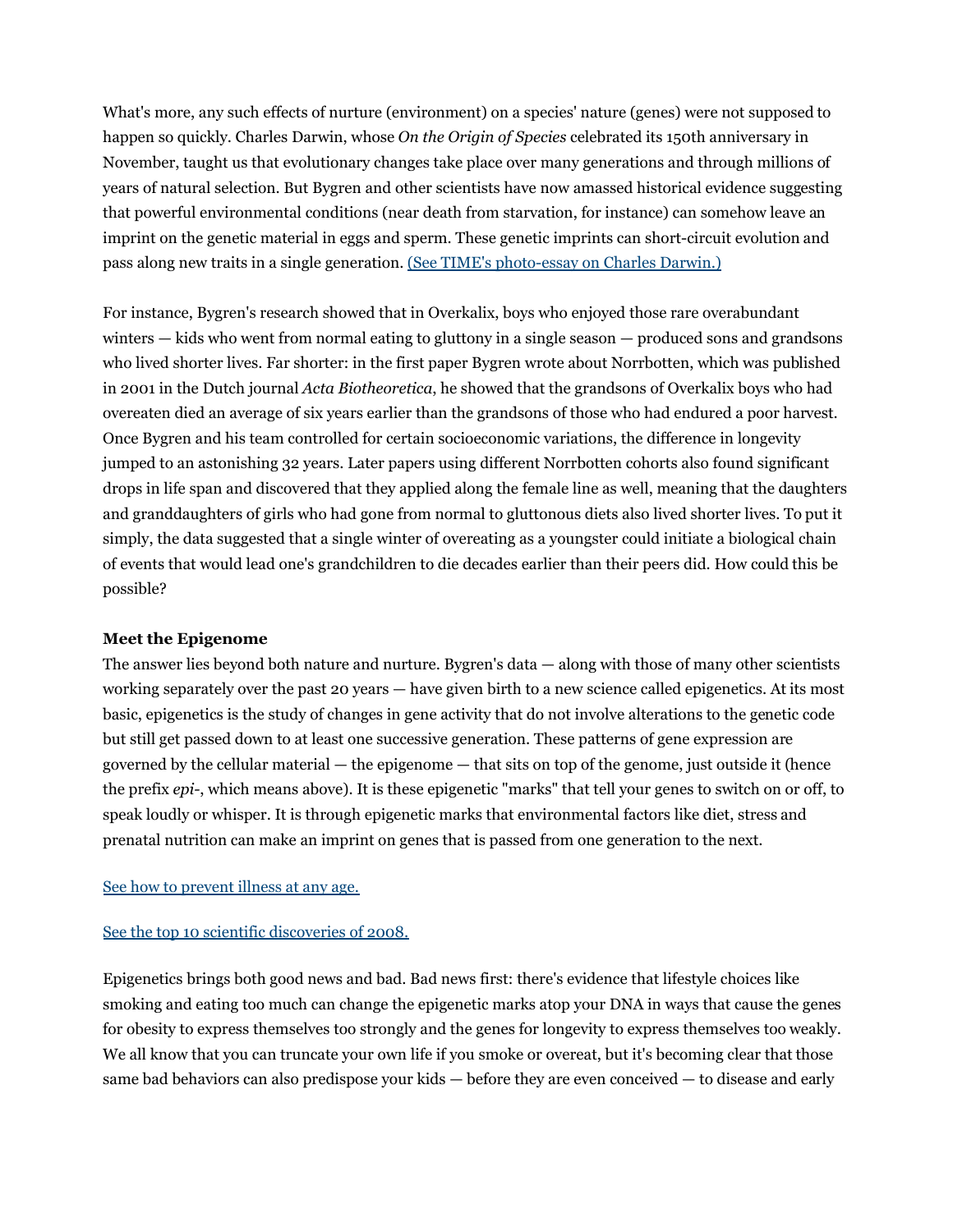death.

The good news: scientists are learning to manipulate epigenetic marks in the lab, which means they are developing drugs that treat illness simply by silencing bad genes and jump-starting good ones. In 2004 the Food and Drug Administration (FDA) approved an epigenetic drug for the first time. Azacitidine is used to treat patients with myelodysplastic syndromes (usually abbreviated, a bit oddly, to MDS), a group of rare and deadly blood malignancies. The drug uses epigenetic marks to dial down genes in blood precursor cells that have become overexpressed. According to Celgene Corp. — the Summit, N.J., company that makes azacitidine — people given a diagnosis of serious MDS live a median of two years on azacitidine; those taking conventional blood medications live just 15 months. (See 25 people who mattered in 2009.)

Since 2004, the FDA has approved three other epigenetic drugs that are thought to work at least in part by stimulating tumor-suppressor genes that disease has silenced. The great hope for ongoing epigenetic research is that with the flick of a biochemical switch, we could tell genes that play a role in many diseases including cancer, schizophrenia, autism, Alzheimer's, diabetes and many others — to lie dormant. We could, at long last, have a trump card to play against Darwin.

The funny thing is, scientists have known about epigenetic marks since at least the 1970s. But until the late '90s, epigenetic phenomena were regarded as a sideshow to the main event, DNA. To be sure, epigenetic marks were always understood to be important: after all, a cell in your brain and a cell in your kidney contain the exact same DNA, and scientists have long known that nascent cells can differentiate only when crucial epigenetic processes turn on or turn off the right genes in utero.

More recently, however, researchers have begun to realize that epigenetics could also help explain certain scientific mysteries that traditional genetics never could: for instance, why one member of a pair of identical twins can develop bipolar disorder or asthma even though the other is fine. Or why autism strikes boys four times as often as girls. Or why extreme changes in diet over a short period in Norrbotten could lead to extreme changes in longevity. In these cases, the genes may be the same, but their patterns of expression have clearly been tweaked. (See the best pictures of 2009.)

Biologists offer this analogy as an explanation: if the genome is the hardware, then the epigenome is the software. "I can load Windows, if I want, on my Mac," says Joseph Ecker, a Salk Institute biologist and leading epigenetic scientist. "You're going to have the same chip in there, the same genome, but different software. And the outcome is a different cell type."

## **How to Make a Better Mouse**

As momentous as epigenetics sounds, the chemistry of at least one of its mechanisms is fairly simple. Darwin taught us that it takes many generations for a genome to evolve, but researchers have found that it takes only the addition of a methyl group to change an epigenome. A methyl group is a basic unit in organic chemistry: one carbon atom attached to three hydrogen atoms. When a methyl group attaches to a specific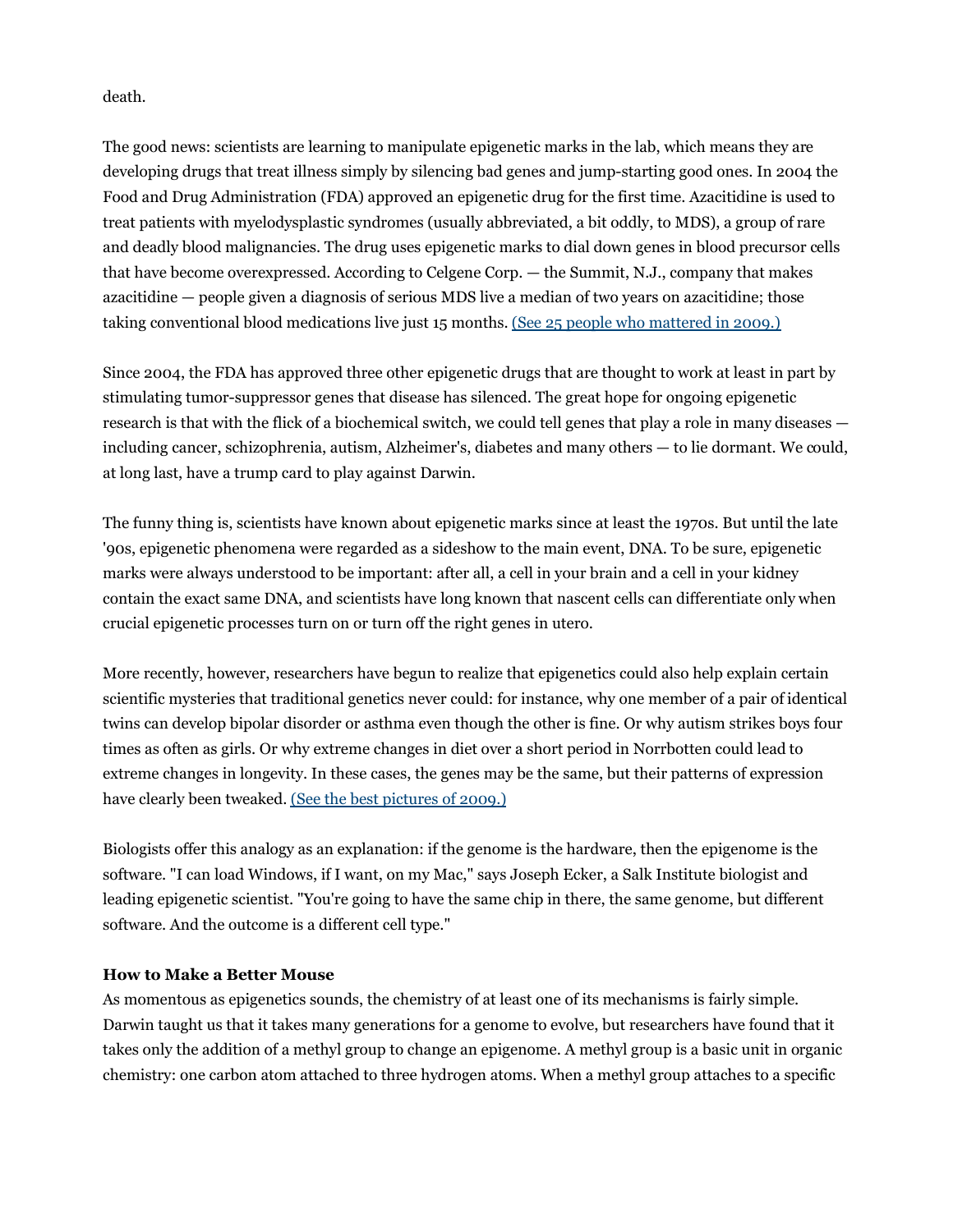spot on a gene — a process called DNA methylation — it can change the gene's expression, turning it off or on, dampening it or making it louder. (See more about DNA.)

The importance of DNA methylation in altering the physical characteristics of an organism was proposed in the 1970s, yet it wasn't until 2003 that anyone experimented with DNA methylation quite as dramatically as Duke University oncologist Randy Jirtle and one of his postdoctoral students, Robert Waterland, did. That year, they conducted an elegant experiment on mice with a uniquely regulated agouti gene — a gene that gives mice yellow coats and a propensity for obesity and diabetes when expressed continuously. Jirtle's team fed one group of pregnant agouti mice a diet rich in B vitamins (folic acid and vitamin B12). Another group of genetically identical pregnant agouti mice got no such prenatal nutrition.

The B vitamins acted as methyl donors: they caused methyl groups to attach more frequently to the agouti gene in utero, thereby altering its expression. And so without altering the genomic structure of mouse DNA — simply by furnishing B vitamins — Jirtle and Waterland got agouti mothers to produce healthy brown pups that were of normal weight and not prone to diabetes.

## See TIME's genetics covers.

## See pictures from an X-ray studio.

Other recent studies have also shown the power of environment over gene expression. For instance, fruit flies exposed to a drug called geldanamycin show unusual outgrowths on their eyes that can last through at least 13 generations of offspring even though no change in DNA has occurred (and generations 2 through 13 were not directly exposed to the drug). Similarly, according to a paper published last year in the *Quarterly Review of Biology* by Eva Jablonka (an epigenetic pioneer) and Gal Raz of Tel Aviv University, roundworms fed with a kind of bacteria can feature a small, dumpy appearance and a switched-off green fluorescent protein; the changes last at least 40 generations. (Jablonka and Raz's paper catalogs some 100 forms of epigenetic inheritance.)

Can epigenetic changes be permanent? Possibly, but it's important to remember that epigenetics isn't evolution. It doesn't change DNA. Epigenetic changes represent a biological response to an environmental stressor. That response can be inherited through many generations via epigenetic marks, but if you remove the environmental pressure, the epigenetic marks will eventually fade, and the DNA code will — over time begin to revert to its original programming. That's the current thinking, anyway: that only natural selection causes *permanent* genetic change. (See "The Year in Health 2009: From A to Z.")

And yet even if epigenetic inheritance doesn't last forever, it can be hugely powerful. In February 2009, the *Journal of Neuroscience* published a paper showing that even memory — a wildly complex biological and psychological process — can be improved from one generation to the next via epigenetics. The paper described an experiment with mice led by Larry Feig, a Tufts University biochemist. Feig's team exposed mice with genetic memory problems to an environment rich with toys, exercise and extra attention. These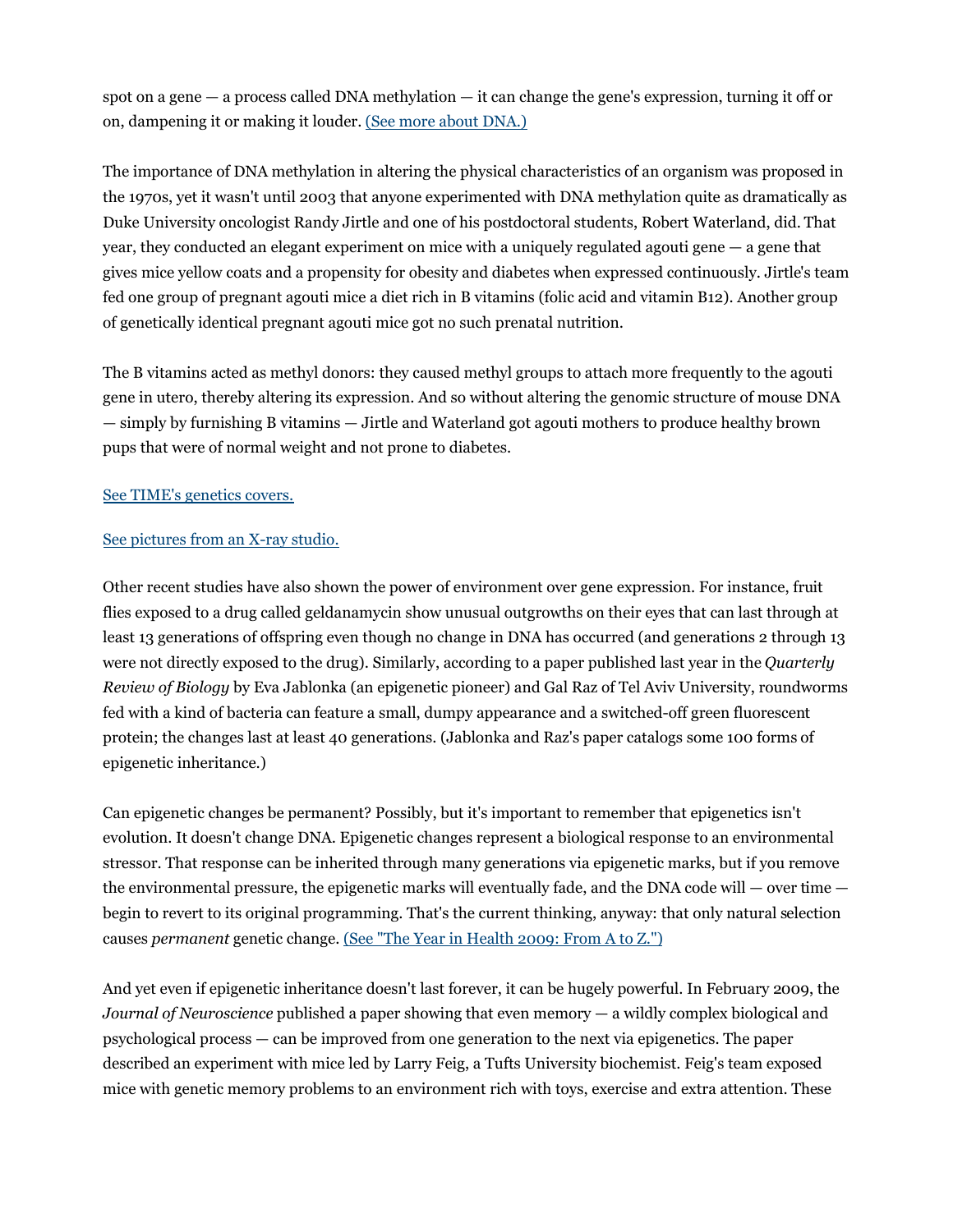mice showed significant improvement in long-term potentiation (LTP), a form of neural transmission that is key to memory formation. Surprisingly, their offspring also showed LTP improvement, even when the offspring got no extra attention.

All this explains why the scientific community is so nervously excited about epigenetics. In his forthcoming book *The Genius in All of Us: Why Everything You've Been Told About Genetics, Talent and IQ Is Wrong*, science writer David Shenk says epigenetics is helping usher in a "new paradigm" that "reveals how bankrupt the phrase 'nature versus nurture' really is." He calls epigenetics "perhaps the most important discovery in the science of heredity since the gene." (See the top 10 nonfiction books of 2009.)

Geneticists are quietly acknowledging that we may have too easily dismissed an early naturalist who anticipated modern epigenetics — and whom Darwinists have long disparaged. Jean-Baptiste Lamarck (1744-1829) argued that evolution could occur within a generation or two. He posited that animals acquired certain traits during their lifetimes because of their environment and choices. The most famous Lamarckian example: giraffes acquired their long necks because their recent ancestors had stretched to reach high, nutrient-rich leaves.

In contrast, Darwin argued that evolution works not through the fire of effort but through cold, impartial selection. By Darwinist thinking, giraffes got their long necks over millennia because genes for long necks had, very slowly, gained advantage. Darwin, who was 84 years younger than Lamarck, was the better scientist, and he won the day. Lamarckian evolution came to be seen as a scientific blunder. Yet epigenetics is now forcing scientists to re-evaluate Lamarck's ideas. (See TIME's video on Charles Darwin and Abraham Lincoln.)

## **Solving the Overkalix Mystery**

By early 2000, it seemed clear to Bygren that the feast and famine years in 19th century Norrbotten had caused some form of epigenetic change in the population. But he wasn't sure how this worked. Then he ran across an obscure 1996 paper by Dr. Marcus Pembrey, a prominent geneticist at University College London.

Published in the Italian journal *Acta Geneticae Medicae et Gemellologiae*, Pembrey's paper, now considered seminal in epigenetic theory, was contentious at the time; major journals had rejected it. Although he is a committed Darwinist, Pembrey used the paper — a review of available epigenetic science to speculate beyond Darwin: What if the environmental pressures and social changes of the industrial age had become so powerful that evolution had begun to demand that our genes respond faster? What if our DNA now had to react not over many generations and millions of years but, as Pembrey wrote, within "a few, or moderate number, of generations"?

This shortened timetable would mean that genes themselves wouldn't have had enough years to change. But, Pembrey reasoned, maybe the epigenetic marks atop DNA would have had time to change. Pembrey wasn't sure how you would test such a grand theory, and he put the idea aside after the *Acta* paper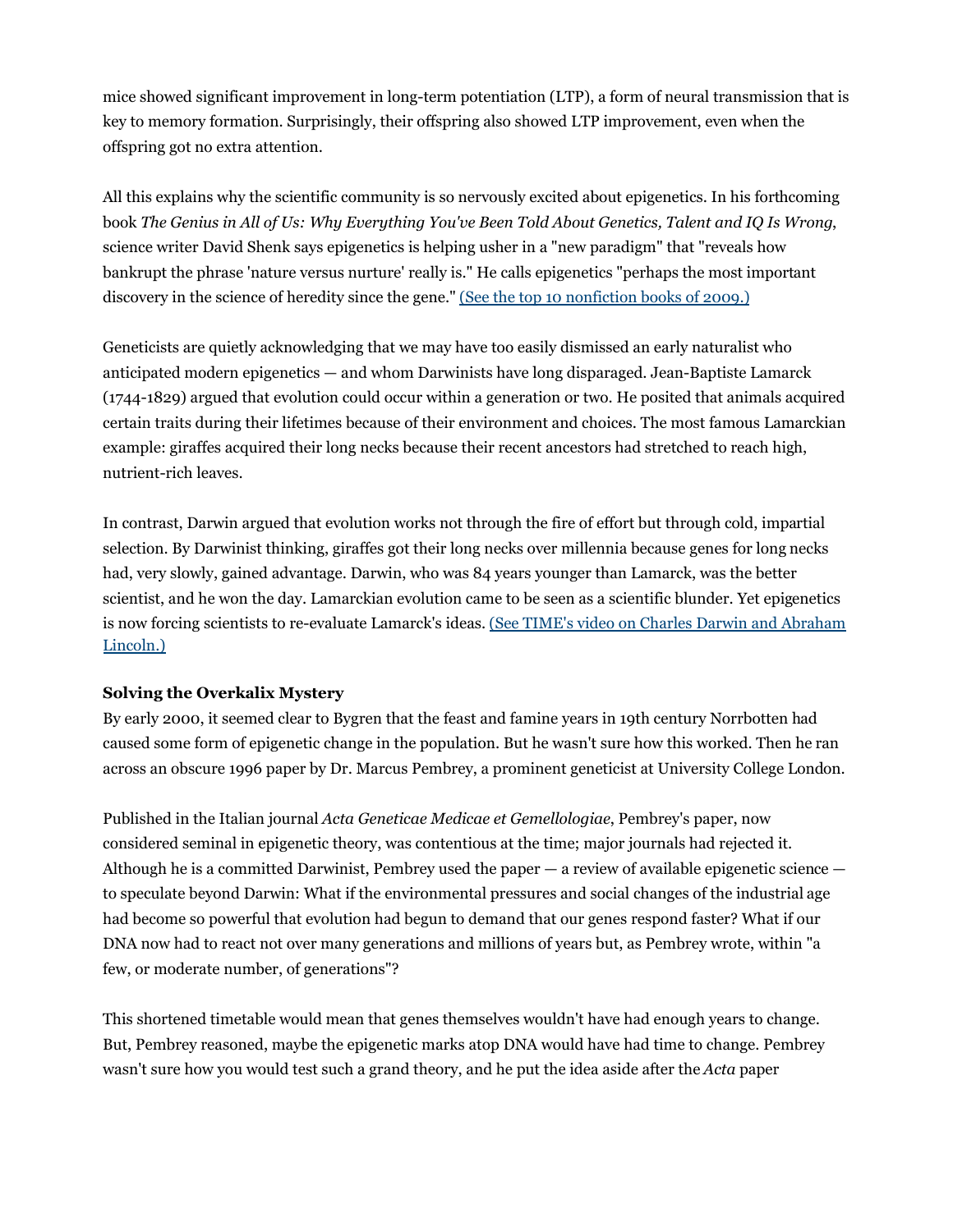appeared. But in May 2000, out of the blue, he received an e-mail from Bygren — whom he did not know about the Overkalix life-expectancy data. The two struck up a friendship and began discussing how to construct a new experiment that would clarify the Overkalix mystery.

Pembrey and Bygren knew they needed to replicate the Overkalix findings, but of course you can't conduct an experiment in which some kids starve and others overeat. (You also wouldn't want to wait 60 years for the results.) By coincidence, Pembrey had access to another incredible trove of genetic information. He had long been on the board of the Avon Longitudinal Study of Parents and Children (ALSPAC), a unique research project based at the University of Bristol, in England. Founded by Pembrey's friend Jean Golding, an epidemiologist at the university, ALSPAC has followed thousands of young people and their parents since before the kids were born, in 1991 and 1992. For the study, Golding and her staff recruited 14,024 pregnant mothers — 70% of all the women in the Bristol area who were pregnant during the 20-month recruitment period.

# Read "Can Genetics Help You Find Love?"

## Read about the increasing number of genetic tests for newborns.

The ALSPAC parents and kids have undergone extensive medical and psychological testing every year since. Recently, I met an ALSPAC baby, Tom Gibbs, who is now a sturdy 17-year-old. I accompanied him as clinicians measured his height (178 cm, or 5 ft. 8 in., not including spiked blond hair), the bone density of his left femur (1.3 g/sq cm, which is above average) and a host of other physical traits.

All this data collection was designed from the outset to show how the individual's genotype combines with environmental pressures to influence health and development. ALSPAC data have offered several important insights: baby lotions containing peanut oil may be partly responsible for the rise in peanut allergies; high maternal anxiety during pregnancy is associated with the child's later development of asthma; little kids who are kept too clean are at higher risk for eczema. (See the most common hospital mishaps.)

But Pembrey, Bygren and Golding — now all working together — used the data to produce a more groundbreaking paper, the most compelling epigenetic study yet written. Published in 2006 in the *European Journal of Human Genetics*, it noted that of the 14,024 fathers in the study, 166 said they had started smoking before age 11 — just as their bodies were preparing to enter puberty. Boys are genetically isolated before puberty because they cannot form sperm. (Girls, by contrast, have their eggs from birth.) That makes the period around puberty fertile ground for epigenetic changes: If the environment is going to imprint epigenetic marks on genes in the Y chromosome, what better time to do it than when sperm is first starting to form?

When Pembrey, Bygren and Golding looked at the sons of those 166 early smokers, it turned out that the boys had significantly higher body mass indexes than other boys by age 9. That means the sons of men who smoke in prepuberty will be at higher risk for obesity and other health problems well into adulthood. It's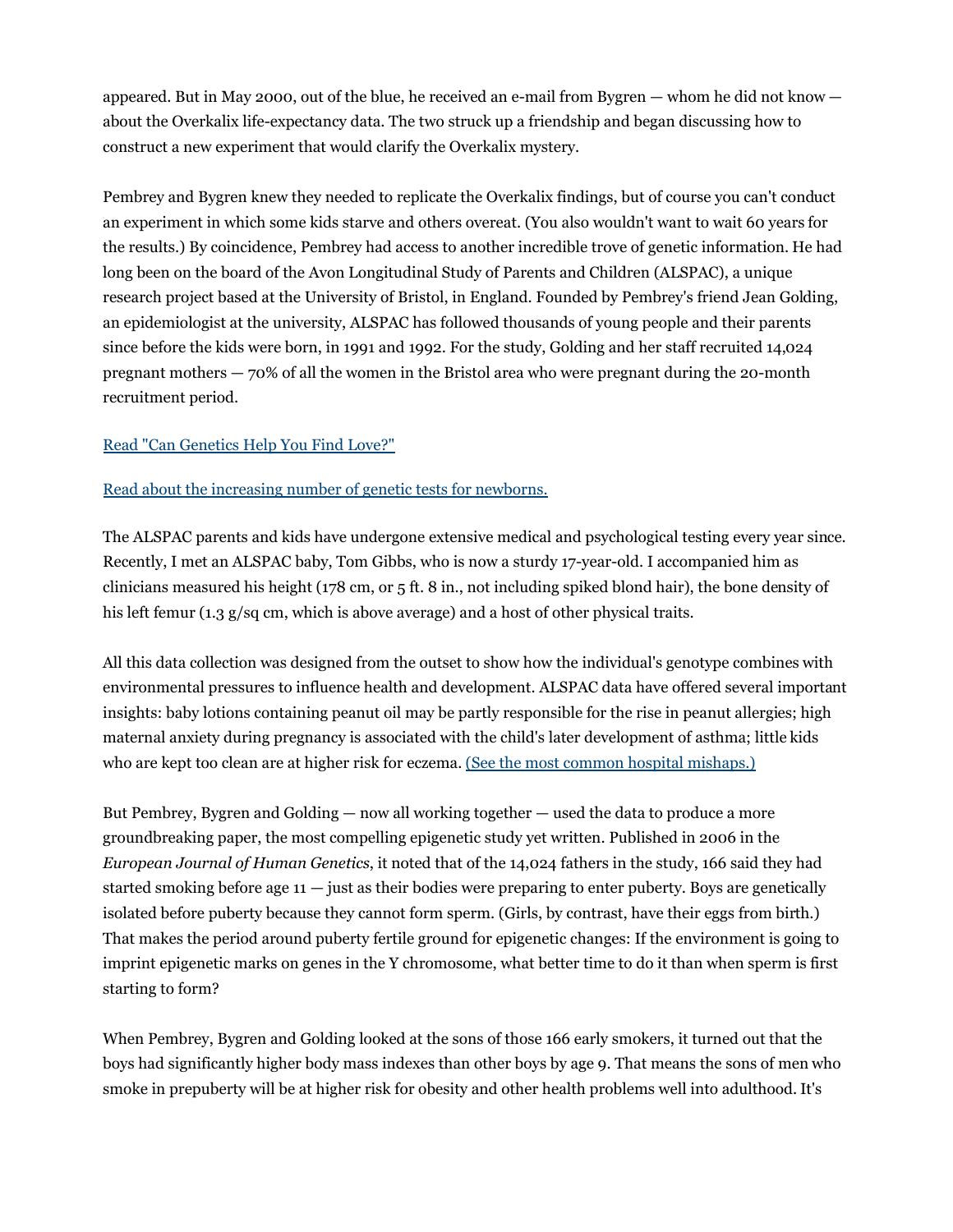very likely these boys will also have shorter life spans, just as the children of the Overkalix overeaters did. "The coherence between the ALSPAC and Overkalix results in terms of the exposure-sensitive periods and sex specificity supports the hypothesis that there is a general mechanism for transmitting information about the ancestral environment down the male line," Pembrey, Bygren, Golding and their colleagues concluded in the *European Journal of Human Genetics* paper. In other words, you can change your epigenetics even when you make a dumb decision at 10 years old. If you start smoking then, you may have made not only a medical mistake but a catastrophic genetic mistake.

# **Exploring Epigenetic Potential**

How can we harness the power of epigenetics for good? In 2008 the National Institutes of Health (NIH) announced it would pour \$190 million into a multilab, nationwide initiative to understand "how and when epigenetic processes control genes." Dr. Elias Zerhouni, who directed the NIH when it awarded the grant, said at the time — in a phrase slightly too dry for its import — that epigenetics had become "a central issue in biology." (See TIME's health and medicine covers.)

This past October, the NIH grant started to pay off. Scientists working jointly at a fledgling, largely Internet-based effort called the San Diego Epigenome Center announced with colleagues from the Salk Institute — the massive La Jolla, Calif., think tank founded by the man who discovered the polio vaccine that they had produced "the first detailed map of the human epigenome."

The claim was a bit grandiose. In fact, the scientists had mapped only a certain portion of the epigenomes of two cell types (an embryonic stem cell and another basic cell called a fibroblast). There are at least 210 cell types in the human body — and possibly far more, according to Ecker, the Salk biologist, who worked on the epigenome maps. Each of the 210 cell types is likely to have a different epigenome. That's why Ecker calls the \$190 million grant from NIH "peanuts" compared with the probable end cost of figuring out what all the epigenetic marks are and how they work in concert.

Remember the Human Genome Project? Completed in March 2000, the project found that the human genome contains something like 25,000 genes; it took \$3 billion to map them all. The human epigenome contains an as yet unknowable number of patterns of epigenetic marks, a number so big that Ecker won't even speculate on it. The number is certainly in the millions. A full epigenome map will require major advances in computing power. When completed, the Human Epigenome Project (already under way in Europe) will make the Human Genome Project look like homework that 15th century kids did with an abacus.

But the potential is staggering. For decades, we have stumbled around massive Darwinian roadblocks. DNA, we thought, was an ironclad code that we and our children and their children had to live by. Now we can imagine a world in which we can tinker with DNA, bend it to our will. It will take geneticists and ethicists many years to work out all the implications, but be assured: the age of epigenetics has arrived.